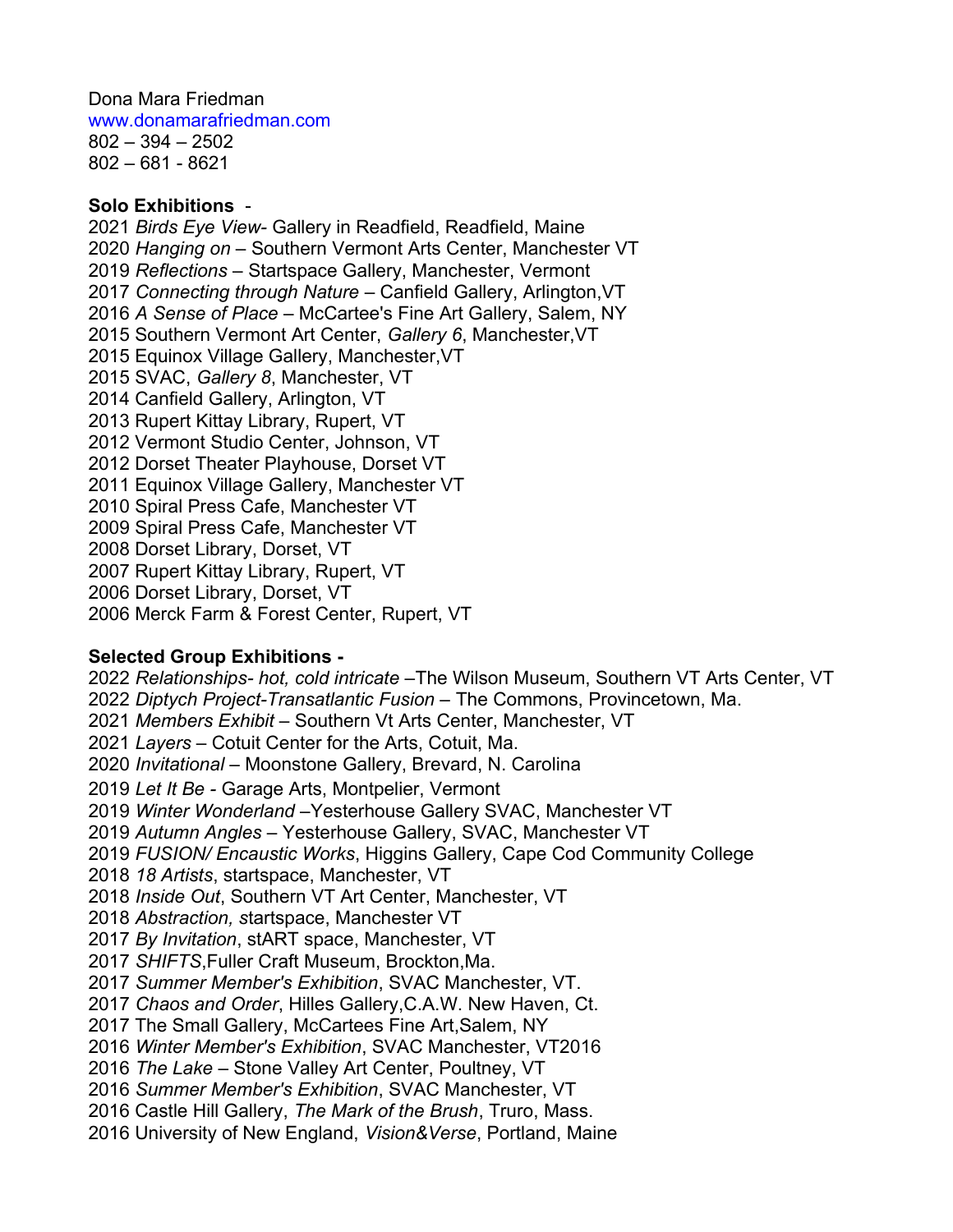2016 *Winter Member's Exhibition* SVAC, Manchester, VT 2016 Saco Museum, *Beneath the Surface*, Ogunquit, Maine 2015 *National Fall Open Exhibition*, SVAC, Manchester, VT (yearly Participation since 2005) 2015 *Summer Member's Exhibition*, SVAC, Manchester,VT (yearly Participation since 2005) 2015 *Winter Member's Exhibition*, SVAC, Manchester,VT (yearly Participation since 2005) 2015 *Gallery 7*, New England Wax , Maynard, Ma. 2015 *Laffer Gallery Regional Artists*, Schuylerville, NY 2015 CCCA Gallery -*Trees & Skies*, Hudson, NY 2015 - 2005 *Art on the Green*, Pawlet, VT 2014 CCCA, *Group Exhibition*, Hudson, NY 2014 Mill Brook Gallery, *North Country Studio Group*, Concord, NH 2013 Saratoga Art Center, *Group Show*, Saratoga Springs, NY 2013 Pocketbook Factory, *Member's Exhibition*, Hudson, NY 2013 CCCA Gallery, Hudson, NY 2013 - 2006 *Vermont Open Studios*, Rupert, VT 2012 Studio Place Arts - *Refuge / Flying High* Barre,VT 2012 Vermont Institute of Contemporary Art, Chester,VT 2010 - 2008 Redux Gallery, Dorset, VT 2011 Gander Gallery, Manchester, VT 2011 Collector's Gallery, SVAC, Manchester, VT 2009 - 2007 *Fresh Paint*, SVAC, Manchester, VT 2008 Valley Artisan's Gallery, *Two Artists*, Cambridge, NY

2008 Bennington Center for the Arts, *Women Artist's Views*, Bennington, VT

## **Education**

• BFA in Studio Arts – Rochester Institute of Technology, Rochester NY 1967

- Masters Study Studio Painting Charles Reddington –Indiana State University 1979 80
- Private study with London painter Michael Green, Molini diTriora, Italy 1981

• Workshop study with: Cynthia Winika at R&F paints, Kingston,NY

\*Daniella Woolf – Encaustic Variations at North Country Studio Workshop, Bennington,VT \*Kim Bernard - Encaustic Workshop at Kennebunkport Me.

\*Mono-Printing - North Country Studio Workshop, Bennington,VT

\*Lisa Pressman - Advanced Encaustic at R&F paints, Kingston,NY

\*Rebecca Crowell – Advanced Oil and Cold Wax, Bennington, Vermont

## **Awards & Collections**

Honorable Mention at Juried Exhibition, 2007, Southern VT Art Center 2012 - Vermont Studio Center VT , VT Artists Week Residency 2013 – Workshop Scholarship for North Country Studio Workshop 2021 – Painting "Verdant Field" in the Permanent Collection – Encaustic Arts Institute, New Mexico

Dona Mara Friedman, Box 46 189 Lewis Road,Rupert, Vermont, 05768 802-394-2502,